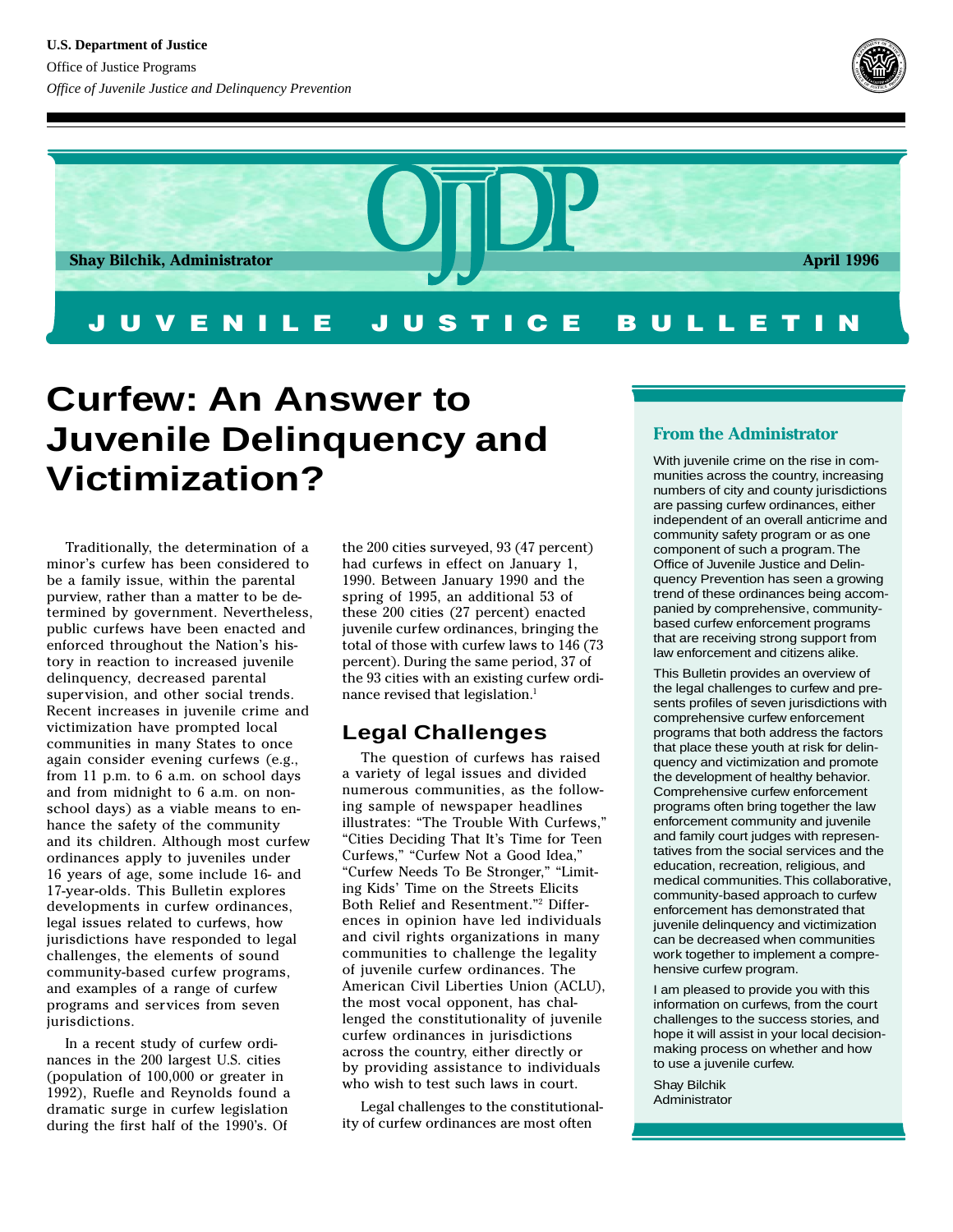based on the 1st, 4th, 5th, 9th, and 14th amendments to the U.S. Constitution. The first amendment guarantees the right to freedom of speech, religion, and peaceful assembly. The fourth amendment protects persons against unreasonable searches and seizures and has been interpreted to include protection against unreasonable stopping and detainment of individuals. The fifth amendment guarantees citizens the right to due process under the law. The ninth amendment has been interpreted to include a right to privacy, including the right to family autonomy.3 The 14th amendment protects persons against the deprivation of their liberty without due process of law and includes the right to travel, which is embodied in the privileges and immunities clause.

In 1975, the first Federal case concerning the constitutionality of juvenile curfews was heard by the U.S. District Court for the Middle District of Pennsylvania. In *Bykofsky* v. *Borough of Middletown*, the court upheld a juvenile curfew that was challenged on the grounds that it violated juveniles' 1st and 14th amendment rights and encroached upon parents' rights to raise their children, which is embodied in the 9th amendment and in the due process and equal protection clauses of the 14th amendment.4 In its opinion, the court found that the regulations on juveniles' 14th amendment due process rights were "constitutionally permissible." The court further declared that the curfew ordinance did not suppress or impermissibly regulate juveniles' right to freedom of speech or parents' rights to raise their children as they saw fit. The court stated, "The parents' constitutionally protected interest . . . which the ordinance infringes only minimally, is outweighed by the Borough's interest in protecting immature minors.  $\ldots$ ."<sup>5</sup>

Fourteen years later, in 1989, Simbi Waters challenged a juvenile curfew ordinance in the District of Columbia on the grounds that it violated her first, fourth, and fifth amendment rights.<sup>6</sup> The U.S. District Court for the District of Columbia, in *Waters* v. *Barry,* found the juvenile curfew law to be unconstitutional on the grounds that it violated the first and fifth amendment rights of juveniles in the District: "The right to walk the streets, or to meet publicly with one's friends for a noble purpose or for no purpose at all—and to

do so whenever one pleases is an integral component of life in a free and ordered society."7 However, the court did not find that the curfew violated the fourth amendment rights of District juveniles: "So long as the officer could reasonably have believed that the individual looked 'young,' the search, seizure or arrest would take place on the basis of probable cause and no Fourth Amendment violation would occur."8 Although the district court invalidated this particular curfew, in July 1995 the District of Columbia enacted another juvenile curfew ordinance modeled after one enacted in Dallas, Texas, that had survived constitutional scrutiny by the U.S. Court of Appeals for the Fifth Circuit in 1993.9

The seminal issue of the State's authority to restrict the constitutional rights of minors is consistently raised in juvenile curfew cases. In the *Bykofsky* case cited above, the court held that "the conduct of minors may be constitutionally regulated to a greater extent than those of adults."10 The U.S. Court of Appeals for the Fifth Circuit, in upholding the Dallas curfew, applied the reasoning of the Supreme Court of the United States in *Hodgson* v. *Minnesota*, which held that a parental notification requirement of the State's abortion statute passed constitutional muster because States have ". . . a strong and legitimate interest in the welfare of [their] young citizens, whose immaturity, inexperience, and lack of judgment may sometimes impair their ability to exercise their rights wisely."11

## **The Strict Scrutiny Test**

In order to pass constitutional muster, laws that impinge on fundamental constitutional rights must pass a two-pronged strict scrutiny test that requires jurisdictions to (1) demonstrate that there is a compelling State interest and (2) narrowly tailor the means to achieve the law's objective. The Dallas curfew provides an excellent example of an ordinance that has been held by a Federal court to satisfy both prongs of the strict scrutiny test.

The Dallas City Council adopted its curfew ordinance in 1991 after hearings that included testimony on increased incidences of late-night juvenile violence. Challenged by the ACLU, Dallas' curfew ordinance was upheld in 1993 by the U.S. Court of Appeals for the Fifth Circuit in

*Qutb* v. *Strauss*. 12 The Fifth Circuit held that the Dallas curfew satisfied the strict scrutiny test because the city had demonstrated a compelling State interest in reducing juvenile crime and victimization and because the ordinance was properly aimed, that is, narrowly tailored to ". . . allow the city to meet its stated goals while respecting the rights of the affected minors."13 A subsequent appeal was refused by the Supreme Court of the United States without comment in May 1994.14 However, this ruling neither guarantees protection from future constitutional legal challenges to curfews in other circuits under the provisions of the U.S. Constitution or State constitutions, nor forecloses challenges based on nonconstitutional grounds.

Jurisdictions that seek to enact curfew laws may want to examine how Dallas laid the groundwork needed to pass the strict scrutiny test. Data on juvenile crime and victimization helped meet the compelling State interest test. The city provided the following statistical information:15

- Juvenile delinquency increases proportionally with age between the ages of 10 and 16 years.
- In 1989, Dallas recorded 5,160 juvenile arrests, and in 1990, there were 5,425 juvenile arrests, including 40 murders, 91 sex offenses, 233 robberies, and 230 aggravated assaults. From January through April 1991, juveniles were arrested for 21 murders, 30 sex offenses, 128 robberies, 107 aggravated assaults, and an additional 1,042 crimes against property.
- The most likely time for the occurrence of murders by juveniles was between 10 p.m. and 1 a.m.; the most likely place was in apartments and apartment parking lots and on streets and highways.
- Aggravated assaults by juveniles were most likely to occur between 11 p.m. and 1 a.m.
- Rapes were most likely to occur between 1 a.m. and 3 a.m., and 16 percent of rapes occurred on public streets and highways.
- Thirty-one percent of robberies occurred on public streets and highways.

The Court relied on these data in holding that the City of Dallas provided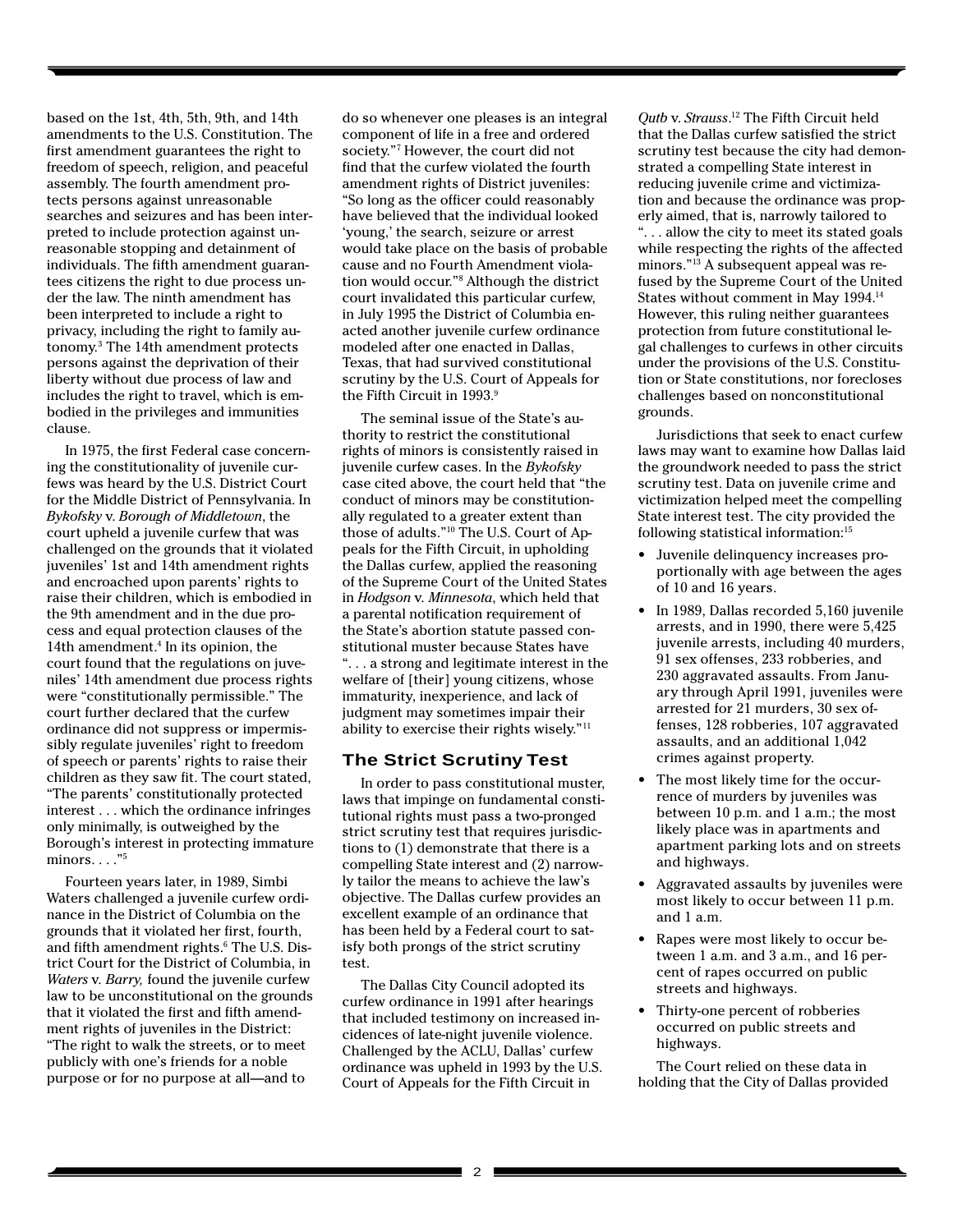sufficient evidence to establish that the ordinance was in keeping with the State's compelling interest in reducing juvenile crime and victimization.

Second, the Dallas legislation was narrowly tailored to address the specific needs enumerated by the jurisdiction by the least restrictive means possible. The Dallas curfew was applied to youth under the age of 17 and in effect from 11 p.m. through 6 a.m. Sunday through Thursday and from midnight to 6 a.m. Friday and Saturday. The statute exempted juveniles who were:

- Accompanied by an adult.
- Engaged in activities related to interstate commerce or protected by the first amendment.
- Traveling to or from work.
- Responding to an emergency.
- Married.
- Attending a supervised school, religious, or recreational activity.

The Fifth Circuit found, in *Qutb* v. *Strauss*, that the exemptions under the Dallas ordinance, which permitted juveniles to exercise their fundamental rights and remain in public, demonstrated that the ordinance was narrowly tailored to meet the city's legitimate objectives.

Other challenges to juvenile curfews have been based on the concepts of vagueness and overbreadth. A statute is void for vagueness if it is too general and its ". . . standards result in erratic and arbitrary application based on individual impressions and personal predilections."16 A statute that broadly restricts fundamental liberties when less restrictive means are available may be void on the grounds of overbreadth. Therefore, when constructing juvenile curfew ordinances, in addition to considering constitutional issues that involve fundamental rights, jurisdictions should ensure the legislation is both precise in its language and limited to necessary restrictions.

In addition to constitutional and structural challenges to juvenile curfews, jurisdictions enacting curfew laws should also bear in mind the core requirement of the Juvenile Justice and Delinquency Prevention (JJDP) Act of 1974, as amended, which addresses the deinstitutionalization of status offender and nonoffender juveniles (DSO).<sup>17</sup> In general, this JJDP Act core requirement prohibits a status offender (i.e., a juvenile who has committed an offense that would not be a crime if committed by an adult, such as truancy or curfew violations) or nonoffender (i.e., a dependent or neglected child) from being held in secure detention or confinement. However, Office of Juvenile Justice and Delinquency Prevention (OJJDP) regulations allow detention for brief periods in a juvenile detention facility—not to exceed 24 hours exclusive of weekends and holidays—necessary for pre- or postcourt appearance, processing, release to a parent or guardian, or transfer to court or an appropriate nonsecure facility. The statute also makes exceptions that allow the detention or confinement of status offenders who violate a valid court order or who violate State law provisions prohibiting the possession of a handgun. Status and nonoffender juveniles cannot be detained or confined in an adult jail or lockup for any length of time. To comply with the DSO core requirement of the JJDP Act Formula Grants Program, and to reduce the burden on police, Dallas and many other cities have established comprehensive, community-based curfew programs that provide local sites, such as community and recreation centers, where police officers can bring curfew violators for temporary detention pending release to their parents or other appropriate disposition. These sites provide an atmosphere conducive to investigation, processing, prerelease counseling, and planning for appropriate followup services.

# **Representative Curfew Programs**

Local governments have enacted juvenile curfews pursuant to their general police powers or State statutes specifically authorizing such ordinances. The seven cities whose curfew programs are discussed below enacted their ordinances pursuant to specific authorizing State legislation.

Law enforcement professionals generally view a juvenile curfew ordinance as an effective means to combat late evening crime. However, curfews are also intended to protect youth from becoming victims of crime. The curfew ordinances described below were enacted in the context of a comprehensive, community-

based program designed to protect both the community and the juvenile from victimization and to serve as a constructive intervention against developing patterns of delinquency.

Each of the jurisdictions described below collected statistical data on juvenile crime and victimization prior to passing a curfew ordinance. This activity also laid a foundation for formulating a curfew ordinance that addressed the jurisdiction's unique juvenile crime and victimization problems. Although juvenile crime is not restricted to evening hours, the data analysis done by these cities demonstrated that their rates of juvenile crime and victimization were serious enough to warrant a carefully crafted evening curfew program.

Each of these seven cities has its own unique and innovative approach to addressing the problem of juvenile crime and victimization through a curfew ordinance. The approaches demonstrate a range of community partnerships and nonpunitive strategies designed to promote early intervention to prevent the development of delinquent behavior and to address the issues of parental responsibility, discipline, and family dysfunction. The strategies have been credited with helping to prevent juvenile crime and victimization and repeated curfew violations while providing protection and safety to the community.

While the comprehensive, communitybased curfew programs implemented by the seven cities employ a variety of strategies, each program includes one or more of the following common elements:

- Creation of a dedicated curfew center or use of recreation centers and churches to receive juveniles who have been picked up by the police for violating curfew.
- Staffing of curfew centers with social service professionals and community volunteers.
- Intervention, in the form of referrals to social service providers and counseling classes, for the juveniles and their families.
- Procedures for repeat offenders, including fines, counseling, or sentences to community service.
- Recreation and jobs programs.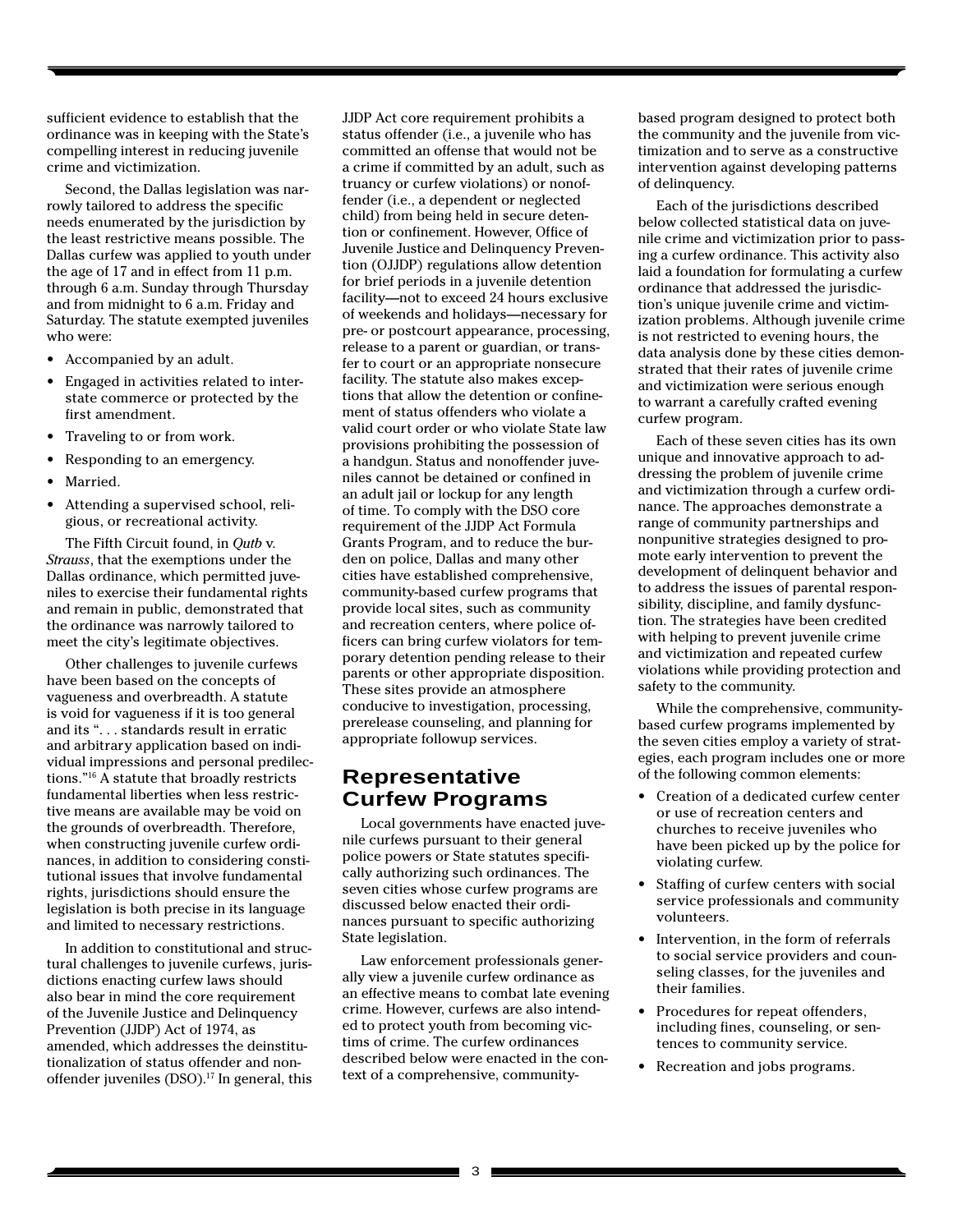- Antidrug and antigang programs.
- Hotlines for followup services and crisis intervention.

The cornerstone of each of the seven programs is creative community involvement that works to transform the juvenile curfew from a reactive, punitive response to a proactive intervention against the root causes of juvenile delinquency and victimization.

Tables 1 and 2 summarize the key features of the juvenile curfew ordinances enacted by the seven jurisdictions profiled in this bulletin, including the exceptions adopted by each jurisdiction that reduce the potential for successful court challenge on constitutional grounds. A summary of the statutory provisions relating to curfews in U.S. cities with a population of more than 100,000 can be found in the *Sourcebook of Criminal Justice Statistics—1994*, published by the Bureau of Justice Statistics.18

#### **Dallas, Texas**

In developing a juvenile curfew for Dallas, government officials and the police department worked together to create an appropriate and effective curfew program. The curfew, which went into effect on May 1, 1994, applies to all youth under the age of 17. Prior to the effective date of the curfew ordinance, the Dallas Police Department engaged in a media campaign to promote curfew awareness. The multicomponent campaign included public service announcements on radio, posters in English and Spanish that were distributed at recreation centers and at public schools, and a well-covered press conference. Also, 1 week before the curfew took effect, warning fliers were handed out by police officers to youth in public during the hours of the curfew.19

When Dallas police apprehend juvenile curfew violators, they may give them a verbal warning, take them home, issue a ticket with a fine as high as \$500, or take them into custody. In cases of repeated curfew violations, a child's parents may

be fined up to \$500. Business establishments may be cited for allowing minors to remain on their premises after curfew hours. In addition to these enforcement mechanisms, the Dallas curfew program features comprehensive youth programs that address juvenile crime and victimization, including Law Enforcement Explorers, a School Liaison Unit, Law Enforcement Teaching Students (LETS), supervised midnight basketball (with a curfew exception on tournament nights), and a Police Athletic League (PAL).<sup>20</sup>

During the first 3 months of curfew implementation, warnings and citations were issued to curfew offenders, and eight tickets were written to adults for permitting curfew violations. No arrests were made for curfew violations, but 15 juveniles were arrested and taken into custody on other charges. The Dallas Police Department conducted an assessment of the effectiveness of the juvenile curfew after 3 months of enforcement. The Department found that juvenile victimization during curfew hours dropped 17.7

| Table 1:<br><b>Statutory Provisions of Juvenile Curfew Ordinances in Seven Jurisdictions</b> |                          |                                                                      |                                          |                                                                                                           |  |  |  |  |  |  |
|----------------------------------------------------------------------------------------------|--------------------------|----------------------------------------------------------------------|------------------------------------------|-----------------------------------------------------------------------------------------------------------|--|--|--|--|--|--|
| <b>Jurisdiction</b>                                                                          | Age (years)              | <b>Weekday Times</b>                                                 | <b>Weekend Times</b>                     | Parental Fines: Discretionary <sup>1</sup><br>Up to \$500                                                 |  |  |  |  |  |  |
| Dallas, TX                                                                                   | Under 17                 | 11 p.m. - 6 a.m.                                                     | 12 $a.m.-6 a.m.$                         |                                                                                                           |  |  |  |  |  |  |
| Phoenix, AZ                                                                                  | 15 or under<br>16 and 17 | 10 p.m. - 5 a.m.<br>$12$ a.m. $-5$ a.m.                              | 10 p.m. $-5$ a.m.<br>$12$ a.m. $-5$ a.m. | Up to $$75$<br>Up to \$75                                                                                 |  |  |  |  |  |  |
| Chicago, IL                                                                                  | Under 17                 | 10:30 p.m. - 6 a.m.                                                  | 11 p.m. - 6 a.m.                         | \$200-\$500                                                                                               |  |  |  |  |  |  |
| New Orleans, LA                                                                              | Under 17                 | 8 p.m. - 6 a.m.,<br>September-May<br>9 p.m. - 6 a.m.,<br>June-August | 11 p.m. - 6 a.m.                         | \$500 and/or serve 60 hours of<br>community service at discretion<br>of judge; \$23 court fee per ticket. |  |  |  |  |  |  |
| Denver, CO                                                                                   | Under 18                 | 11 p.m. - 5 a.m.                                                     | $12$ a.m. $-5$ a.m.                      | None <sup>2</sup>                                                                                         |  |  |  |  |  |  |
| North Little Rock, AR                                                                        | 17 or under              |                                                                      | 12 $a.m.-6 a.m.$                         | Fine for second violation, but<br>suspended for 1 year if no further<br>curfew violations occur.          |  |  |  |  |  |  |
| Jacksonville, FL                                                                             | Under 18                 | 11 p.m. - 6 a.m.                                                     | 12 $a.m.-6 a.m.$                         | <b>None</b>                                                                                               |  |  |  |  |  |  |

1 Note: Fines in many of these jurisdictions also apply to proprietors of business establishments who knowingly permit a minor to remain on the premises after curfew.

2 Youth and parents who choose not to participate in an assigned diversion program, or who fail to complete such a program, may be assessed a fine.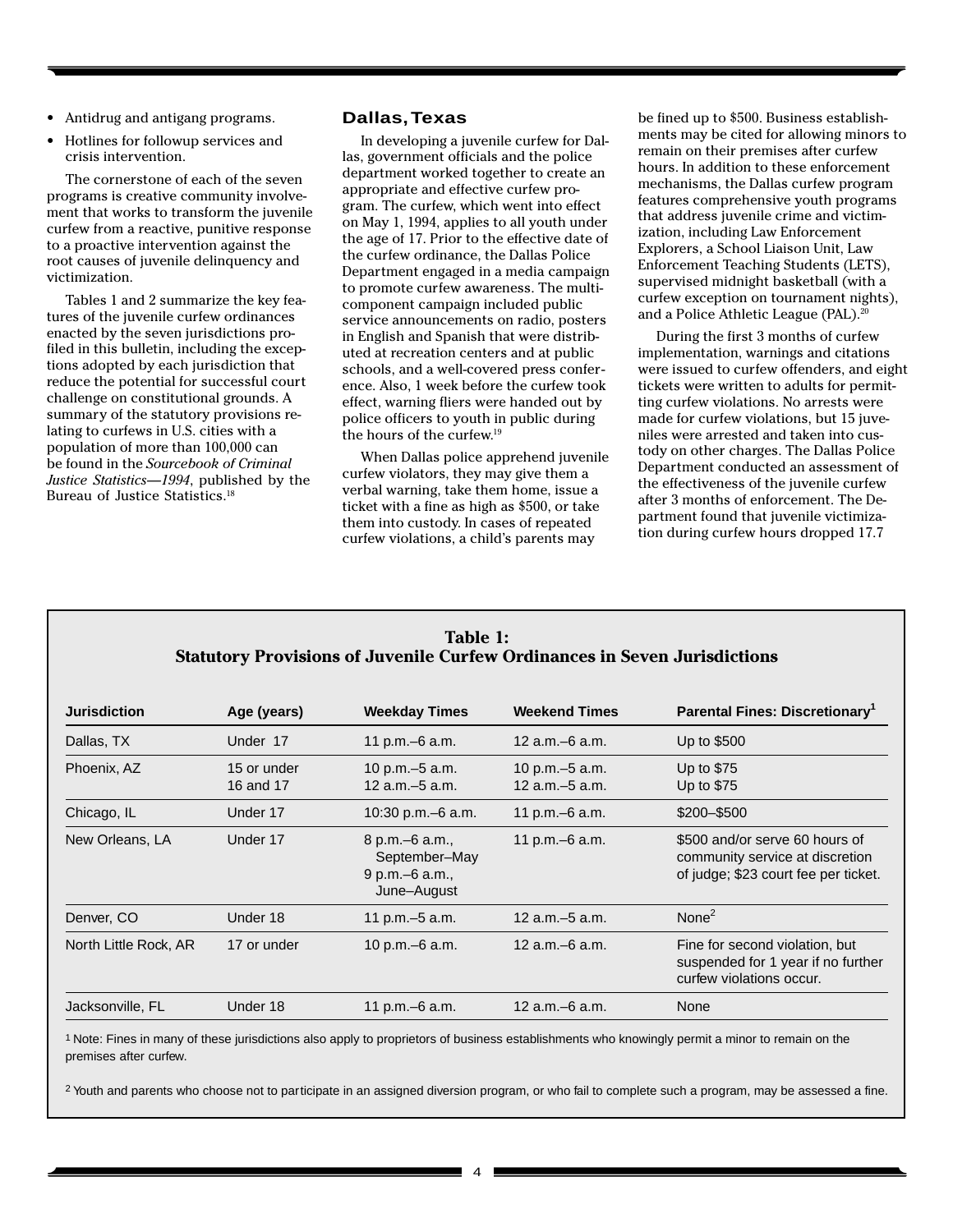percent, from 1,950 during the period from May to July 1993, to 1,604 during the same period in 1994. Further, juvenile arrests during curfew hours decreased 14.6 percent, from 294 during the period from May to July 1993, to 251 during the same period in 1994. These initial statistics indicate that the efforts of the Dallas curfew enforcement program have reduced juvenile crime and victimization.<sup>21</sup>

## **Phoenix, Arizona**

In Phoenix, a multifaceted approach has been developed to implement the city's curfew ordinance. A review of the city's original curfew legislation, enacted in 1968, found it ambiguous and unenforceable. New legislation was enacted in 1992, and a partnership was established between the Phoenix Police Department and the Department of Parks, Recreation, and Libraries (PRL).<sup>22</sup> The curfew ordinance is designed to impact crimes in which the suspect, victim, or both is a juvenile.

PRL allows the Phoenix Police Department to use four of the city's recreation centers as reception facilities for juvenile curfew violators. Once paperwork is processed by police officers, the juveniles are supervised by recreation specialists until their parents arrive. The administrative requirements for police officers are kept to a minimum in order to allow officers to return sooner to patrol duties.

When a curfew violation is charged, the juvenile and the parents have the option of attending a diversion program that includes classes in parenting, interpersonal communication, conflict resolution training, and community service. When the police department receives notification that the juvenile and parents have completed the program, the charge is dismissed. If the diversion program is not completed, a petition is filed in juvenile court, where the outcomes can include a fine for the juvenile, counseling for both the juvenile and the family, and community service. A parental responsibility provision in the curfew law could also result in a fine to the parents.

PRL personnel conduct postdiversion followup contacts with curfew violators and their families to determine if additional referrals to other agencies, such as health and social services, are needed. These followup procedures have been favorably received by the community.

Twenty-one percent of Phoenix's curfew violators are gang members. $^{23}$  The curfew ordinance provides the police with a legal basis to separate minors from gangs, at least temporarily. Gang members are taken to the reception facility, where they receive special counseling and exposure to positive alternatives to gang affiliation. The Phoenix Police Department reports statistics that bear out the fact that the curfew appears to be working. A comparison made since the citywide implementation of the curfew program in May 1993 showed a 10 percent decrease in juvenile arrests for violent crimes (homicide, sexual assault, robbery, aggravated assault) during the 11-month period from June 1993 through April 1994 as compared with the period from June 1992 through April 1993.<sup>24</sup>

|                       | Table 2:<br><b>Exceptions to Juvenile Curfew Ordinances in Seven Jurisdictions</b> |                                                                     |                                                             |                                             |                                |                                   |                                                                                                |                                                               |  |  |  |
|-----------------------|------------------------------------------------------------------------------------|---------------------------------------------------------------------|-------------------------------------------------------------|---------------------------------------------|--------------------------------|-----------------------------------|------------------------------------------------------------------------------------------------|---------------------------------------------------------------|--|--|--|
| <b>Jurisdiction</b>   | <b>Adult</b><br><b>Escort</b>                                                      | Interstate<br>Commerce/<br><b>Travel</b><br>Activities <sup>1</sup> | <b>First</b><br><b>Amendment</b><br>Activities <sup>2</sup> | <b>Travel</b><br>To and<br><b>From Work</b> | Emergency/<br><b>Necessity</b> | <b>Married</b><br><b>Juvenile</b> | <b>Attending</b><br>School or a<br><b>Religious or</b><br><b>Supervised</b><br><b>Activity</b> | <b>Sidewalk</b><br><b>Bordering</b><br>Residence <sup>3</sup> |  |  |  |
| Dallas, TX            | V                                                                                  | $\mathbf v$                                                         | $\checkmark$                                                | ✓                                           | V                              | V                                 | $\checkmark$                                                                                   |                                                               |  |  |  |
| Phoenix, AZ           | ✓                                                                                  |                                                                     |                                                             | ✓                                           |                                |                                   | $\checkmark$                                                                                   |                                                               |  |  |  |
| Chicago, IL           | V                                                                                  |                                                                     |                                                             | ✓                                           |                                | $\boldsymbol{\mathcal{U}}$        | $\checkmark$                                                                                   |                                                               |  |  |  |
| New Orleans, LA       | V                                                                                  |                                                                     |                                                             | V                                           |                                |                                   | $\checkmark$                                                                                   |                                                               |  |  |  |
| Denver, CO            | ✓                                                                                  | V                                                                   |                                                             | ✓                                           | $\boldsymbol{\mathcal{U}}$     |                                   | V                                                                                              | ✓                                                             |  |  |  |
| North Little Rock, AR | $\checkmark$                                                                       | V                                                                   | $\boldsymbol{\mathcal{U}}$                                  | $\checkmark$                                | $\boldsymbol{\mathcal{U}}$     |                                   | $\boldsymbol{\nu}$                                                                             |                                                               |  |  |  |
| Jacksonville, FL      | V                                                                                  | V                                                                   | ✔                                                           | ✔                                           | ✓                              |                                   | V                                                                                              |                                                               |  |  |  |

1 Interstate business or travel activities that are protected by the U.S. Constitution.

2 Participation in activities that are protected by the first amendment, such as meetings or rallies.

3 Presence on a sidewalk that may be considered a public area yet borders a home or other residence of the juvenile.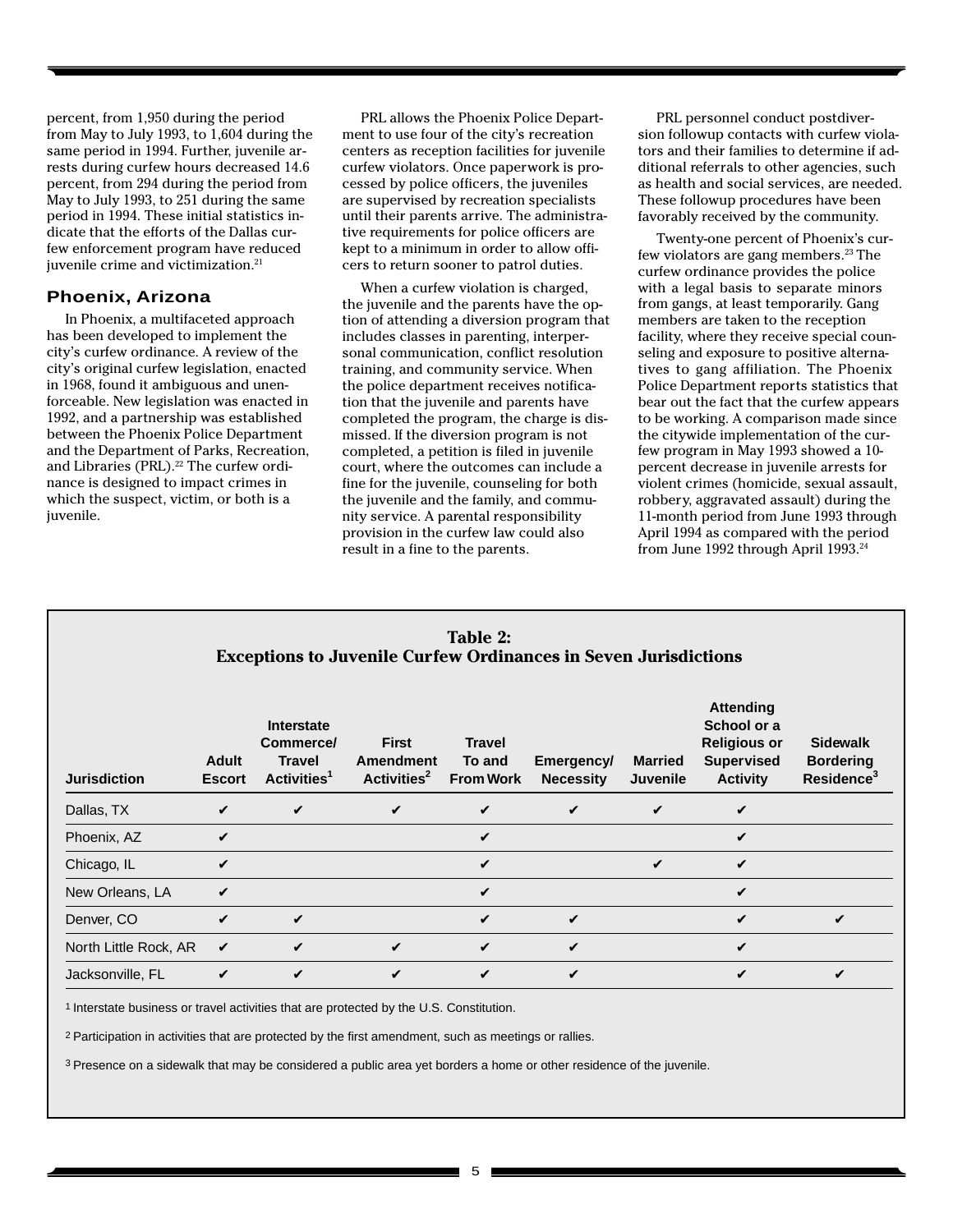Community leaders and parents strongly support the curfew ordinance because of its comprehensive, community-based character. According to the Phoenix Police Department, the ordinance is an effective component of Phoenix's citywide crime prevention and reduction program. In addition to the curfew enforcement program, Phoenix has strengthened its commitment to crime prevention and reduction through community policing, newly enacted weapon laws, and police-led programs in elementary and junior high schools.

Examples of these programs include Drug Abuse Resistance Education (DARE)—developed with funds from the U.S. Departments of Justice and Education, with major contributions from the private sector—and Gang Recognition and Education Awareness Training (GREAT), initiated by the Phoenix Police Department with funds provided by the U.S. Department of the Treasury. The Police Department's Cease Violence program—a unique partnership with other city agencies, the private sector (Motorola), and various elementary and junior and senior high schools—employs traditional and nontraditional methods to address the crime problem. This program produced a video on gang and teen pressures entitled "Wake-Up," geared to youth 7 to 17 years of age. Another Police Department program, Project Interact, seeks to promote better relationships between at-risk youth and the department. In monthly 90-minute workshops, patrol officers meet with youth to share information and ideas, with the goal of establishing a code of conduct for both officers and youth. The program is facilitated by a police supervisor; students attend at a ratio of two students to one officer.<sup>25</sup>

## **Chicago, Illinois**

Chicago passed its first curfew ordinance in July 1948. It has been amended several times, most recently in June 1992. In April 1993, the Chicago Police Department initiated the Chicago Alternative Police Strategy (CAPS) program. CAPS is a community policing initiative that started in 5 of Chicago's police districts and is now operating in all 20. In 1994, the Chicago Police Department's Bureau of Investigative Services supported an experimental research project, "Operation Timeout," a summer curfew

project under the direction and management of the commander of a 20-member Youth Division Strike Force. The Fourth Police District CAPS site aggressively implemented Operation Timeout by getting community support for sending curfew enforcement teams of officers from the Department's School Patrol Unit into targeted areas within the fourth district with a single mission: to enforce the city's curfew ordinance vigorously.<sup>26</sup>

The Operation Timeout curfew enforcement program is designed to reduce juvenile crime and victimization and to foster communication between the Patrol Division, the Youth Division, and the community. To support the program, the Chicago Police Department's Neighborhood Relations sergeants work with communities to prevent curfew violations. When special events are held, for example, they encourage sponsoring organizations to comply with curfew hours when developing the event schedule.

The city advocates a "no-tolerance" policy for curfew violators through aggressive enforcement and the required involvement of a parent or guardian when a juvenile is picked up for a curfew violation. The specialized curfew enforcement teams utilize "Care-O-Vans" to pick up curfew violators. Teams using the van process all curfew violators in the district on a given evening, including those picked up by beat patrol officers. This approach reduces the downtime of beat patrol officers, who can turn over the curfew violators to the team shortly after they are apprehended and return immediately to beat patrol duty. Firsttime offenders are returned to their homes, and a parent or guardian is issued a warning notice. Parents or guardians of a first-time curfew violator may also be charged with "contributing to the delinquency of a minor" if it is determined that they ". . . knowingly or willfully permitted, caused, aided, abetted, or encouraged such child to commit a violation of this or any ordinance" and fined \$200 to \$500.

Repeat offenders are taken to the Chicago Police Department's Fourth District station. Parents are required to pick up their child, are issued a nontraffic citation for the ordinance violation, and are required to appear in court to answer the complaint. Children whose parents are working, cannot be reached, or are unwilling to pick up their children are returned home by district personnel. A followup investigation is conducted when the officer is unable to locate the parent at the time of the curfew violation, and the parent is issued a citation. Parents who refuse to appear in court or refuse to pay a fine may have a judgment entered against them. For the parents of repeat curfew violators, special assistance such as parenting classes and joint counseling sessions may be provided. In addition, parents of "children requiring authoritative intervention" under State law may be given assistance through court-appointed social service agencies.

The Fourth District reports that a comparison of data from 1993 to 1994 demonstrated a decrease in the number of serious juvenile crimes reported. The most notable decreases were in burglaries (from 304 in 1993 to 269 in 1994), vehicle theft (from 255 in 1993 to 177 in 1994), and theft (from 522 in 1993 to 177 in 1994). Operation Timeout appears to be an effective curfew initiative, and community support for its continuation remains high. As a result of the success of the Fourth District program, four additional police districts have been added to Operation Timeout. All 20 police districts in Chicago are expected to become a part of Operation Timeout in the near future.

## **New Orleans, Louisiana**

Based on an assessment of juvenile delinquency in New Orleans, a comprehensive and collaborative prevention strategy was initiated by Mayor Marc Morial. A dusk-to-dawn curfew ordinance was part of the Morial Administration Crime Initiative (MACI) that began in May 1994. To manage and implement the curfew program, the city opened the Central Curfew Center (CCC), which is staffed with trained professionals from government agencies and the religious and medical communities. The sheriff's office assigned 30 deputies and several other staff to CCC and provided 15 twoman units to patrol the streets. Each night the New Orleans Police Department has more than 50 police officers on the streets and 5 to 6 officers from the Juvenile Bureau onsite at CCC. A local group of ministers, All Congregations Together, has several ministers at CCC each night to counsel juveniles and their parents or guardians on the ramifications of the curfew violation. Also on duty at the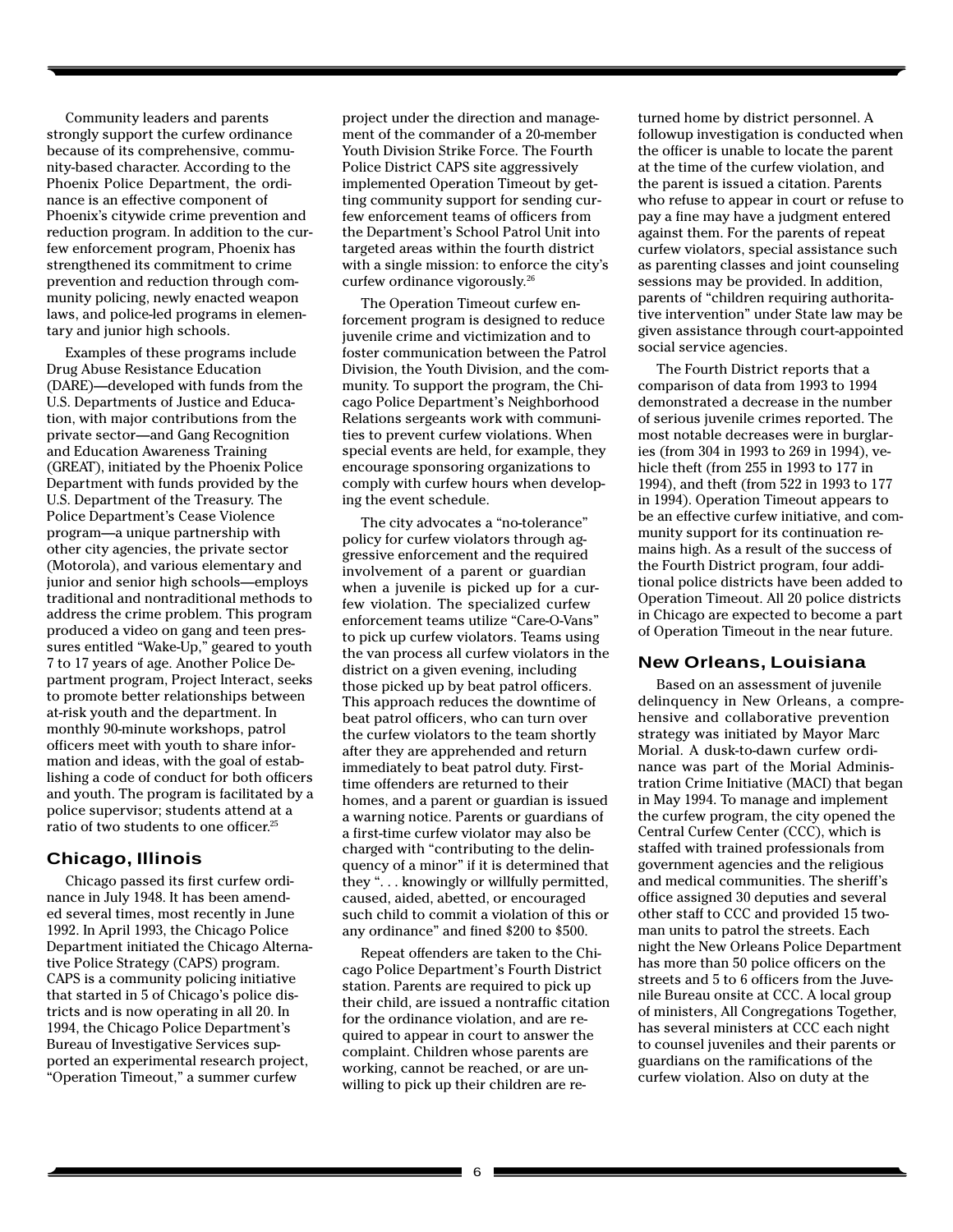center to provide counseling are staff from the Louisiana State University Medical Center's Department of Psychiatry and from the City of New Orleans Truancy Center. In addition, a 24-hour curfew hotline has been set up to respond to questions about the curfew policy and its enforcement.<sup>27</sup>

Curfew violators brought to the CCC are screened by counselors, and their parents or guardians are contacted. Parents are required to pick up their children at the center and to participate in counseling sessions with trained volunteers. Parents of repeat offenders are issued a court summons and risk being fined for failure to keep their children from violating the curfew. These steps are designed to help promote and support dialog between parent and child, establish parental accountability, and set new ground rules within the home.

Summer youth programs are a key component of MACI. A \$500,000 city funding reallocation was provided to the New Orleans Recreation Department (NORD) to increase summer programs such as evening swimming and volleyball. The number of NORD summer camps increased from 17 to 41, serving more than 100,000 youth. The number of swimming pools increased from 4 to 14. Additionally, the city created 1,300 new summer jobs for youth under a local publicprivate partnership and also received \$1.8 million in Federal funding from AmeriCorp's Youth Action Corps to provide year-round employment for youth in local education, park, and recreation programs.28

The combination of curfew, the summer jobs program, and the revitalization of recreation programs resulted in a 27-percent reduction in juvenile crime during curfew hours in 1994, compared with the previous year.29 The crimes most significantly reduced were armed robbery, down 33 percent, and auto theft, down 42 percent. New Orleans Sheriff Charles Foti calls the curfew program ". . . a coordinated effort, of unprecedented proportions, between private and public agencies across the City to a unified end—to reduce crime and protect the young people of this City" and reports that the program ". . . has earned the unqualified support of the New Orleans community."30

#### **Denver, Colorado**

During the summer of 1993, a group of 2,500 citizens in Denver met in a Safe City Summit to discuss their concerns about youth crime, violence, and safety. Their recommendations included establishing a program to authorize police to take youth in violation of Denver's amended curfew law to a safe place and increasing parental involvement with and responsibility for children under the age of 18. Mayor Wellington E. Webb responded to the citizens' recommendations with a 10-point Safe City Plan, one component of which is the SafeNite After Curfew (SafeNite) program, developed in collaboration with community groups, parents, police, recreation, and social services staff. SafeNite, which was launched in July 1994, provides a safe place—either a recreation center or a church—where youth found on the streets during curfew hours are taken by police to wait for a parent or guardian.<sup>31</sup>

Youth taken to SafeNite locations are processed and served a citation from police officers onsite. SafeNite staff contact the youth's parents or guardians to pick them up. The parent may also receive a ticket, at police discretion. The youth and parent are seen onsite by a professional counselor who helps address family issues and obtain social services if needed. Counseling services are available on a variety of issues, as are workshops on conflict resolution and interpersonal communication skills.

 On nights when SafeNite sites are not in operation, curfew counselors in the municipal courtroom interview and offer diversion to the ticketed youth and their families. Currently, SafeNite locations are open Friday through Sunday. However, the program is flexible, and the days of operation may be changed to respond to shifting patterns of youth activity. For example, when youth began to gather "en masse" on nights when the SafeNite center was closed, the center's operating schedule was altered to reflect this change.

The Denver curfew program enjoys a collaborative partnership with 234 community programs to which children and their families are diverted. Of these programs, 80 percent are at no cost to SafeNite or to the client. (The program leverages community service providers

by providing referrals and data to assist them in grant procurement.) $32$  Through this collaboration, the curfew program has become a revolving door of information, linking "demand" with "supply" by identifying citizens' needs, noting gaps in service for identified problems, and connecting citizens with current resources.

As indicated above, youth and parents are given the option of participating in an appropriate diversion program rather than going to court. If they successfully complete the program, the case is dismissed. Youth and parents who do not elect to participate in or complete a diversion program go to court and may be required to pay a fine or complete court-ordered community service. Repeat curfew violators and/or their parents are dealt with on a case-by-case basis, and incremental sanctions apply. These sanctions may include a court appearance with assessed fines, community service or a more intense diversion program, or probation status.33

Denver officials credit the SafeNite program with fostering more consistent enforcement of the city's curfew ordinance and with providing a secure and safe environment for curfew violators until they are reunited with their families. The only time required of the police officer is the time needed to drive to and from the SafeNite site. The enforcement of SafeNite is credited with helping to deter graffiti, vandalism, car theft, and more violent crimes while decreasing juvenile victimization, increasing parental involvement, and assisting families.

Initial statistics on SafeNite from the Denver Police Department for the period from July 1994 through December 1995 are encouraging: More than 168 cases were dismissed per month, alleviating court congestion; 61 percent of the 4,676 youth served by the program and their families have completed or are in the process of completing diversion; and the recidivism rate is down to 7 percent from 56 percent at the start of the program. The law enforcement community also believes SafeNite has contributed significantly to the 11-percent drop in serious crime during each of the first 2 years of curfew implementation. Specifically, the category of motor vehicle theft, which is often a juvenile crime, was reduced 17 percent in 1994 and 23 percent in 1995.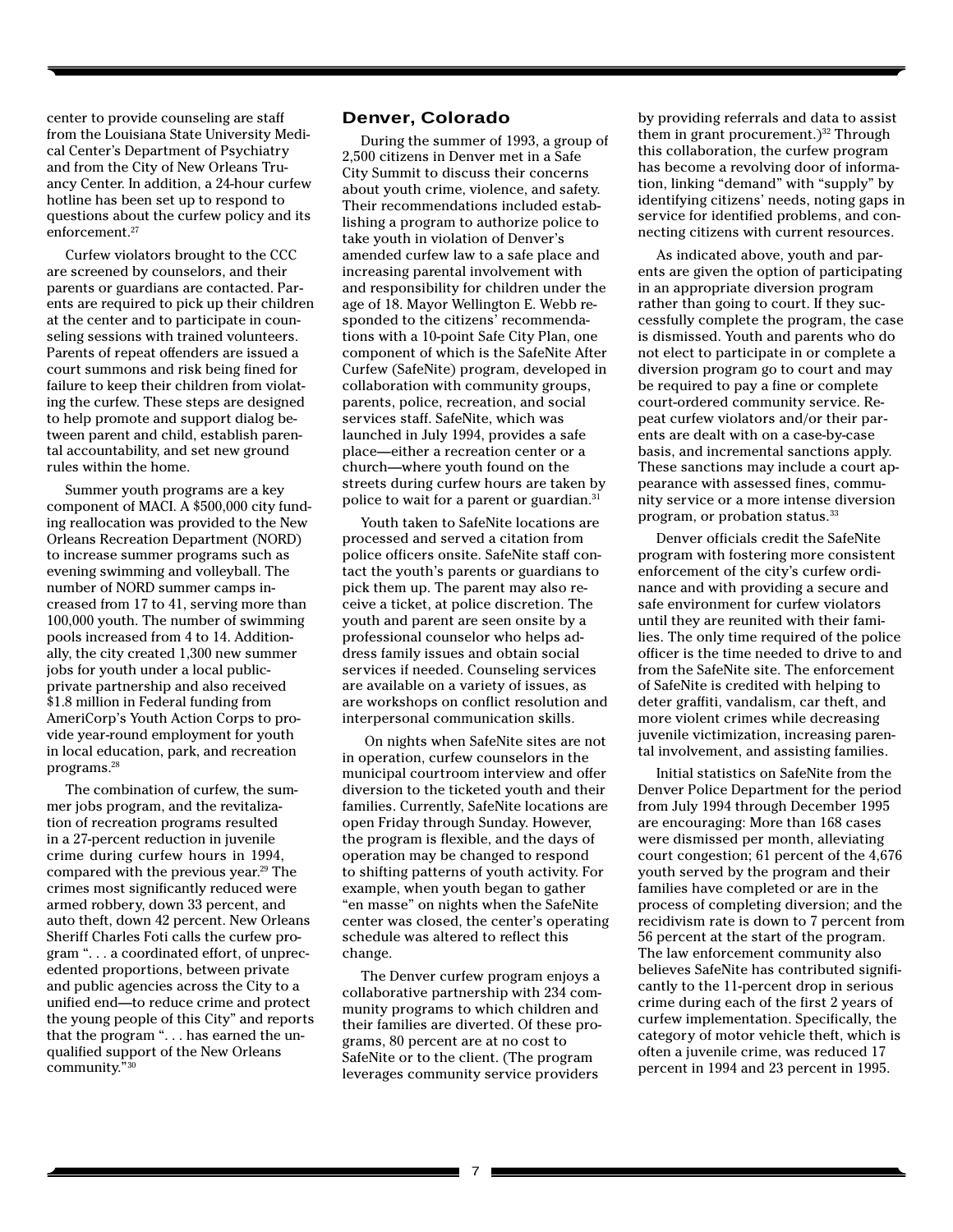Plans are under way to apply the SafeNite diversion model to juveniles who commit such offenses as shoplifting, petty theft, and giving false information.34

#### **North Little Rock, Arkansas**

In North Little Rock, community life was adversely affected in the late 1980's by organized juvenile gangs that trafficked in drugs and whose members carried high-powered weapons on city street corners. In 1991, the local police department, Neighborhood Watch groups, elected officials, and city administrators joined together to organize a collaborative response to increased serious crime in general, and juvenile crime and victimization in particular. One of their first proposals was to establish a curfew law. With strong support from dozens of neighborhood organizations, the city council passed a curfew ordinance in July 1991. In creating a practical and effective curfew ordinance, particular attention was given to two important issues: increasing parental supervision of children and keeping the police department process simple.35

The North Little Rock Police Department recognized that its limited resources required a curfew process that was as straightforward and simple as possible. A concentrated effort was made to simplify the extensive reporting requirements for a juvenile arrest by creating a 1-page form for a curfew violation that required the officer to complete just 10 items of information. When a juvenile is picked up for a curfew violation, he or she is taken to police headquarters and turned over to a juvenile officer. The juvenile is detained in a nonsecure area of headquarters designated for curfew violators while arrangements are made with a parent or guardian to return the juvenile home following a review of the curfew ordinance and the circumstances of the violation with the parent or guardian and the child. The North Little Rock ordinance provides that a juvenile's second curfew violation can result in charges against the parents. Generally, a fine is imposed but suspended for 1 year and dismissed if no further curfew violations occur. After three curfew violations, a referral to the State's Department of Human Services for consideration of a juvenile-in-need-of-services petition is required. However, such referrals have been necessary in only a few cases.

Keeping curfew enforcement and processing simple has kept police support high. The North Little Rock curfew ordinance is a key element in a multifaceted set of solutions that are part of North Little Rock's overall community policing plan. With the cooperation of city administrators, the police department was able to increase its personnel to provide additional officers in the schools, facilitating the development of joint programs by the police department and the school district. Programs include a school resource officer program to reduce inschool conflicts, school crime, truancy, and dropping out, and introduction of the DARE program for students in kindergarten through sixth grade. The local school district also created an alternative school to provide a place to which juveniles who are truant or suspended for disruptive behavior could be brought instead of being sent home.

With support from 10 corporate sponsors, North Little Rock also instituted a supervised midnight basketball program to provide at-risk youth with an alternative to being on the street. This program, which serves boys and girls ages 12 to 18, combines athletic activity with academic tutoring, mentoring, and an employment orientation program that covers the importance of a good work ethic, how to complete an employment application, and the development of job interview skills. The program is held at the local recreation facility, Sherman Park, on Friday and Saturday evenings from 8 p.m. to midnight. Participants are instructed to return directly home because the curfew goes into effect at midnight. On tournament nights, the program runs until 1 a.m., with a 1-hour exception made to the curfew. Periodic followup checks with the recreation and police departments have indicated that participants are adhering to the program guidelines.

To monitor the impact of the comprehensive curfew enforcement program, the North Little Rock Police Department completes daily reports that track the location of curfew apprehensions, along with statistical information on age, sex, and race. Statistics from 1992, the first full year of curfew enforcement, showed a significant reduction in crimes against persons. Compared with 1991, the city experienced an average 12-percent re-

duction in the categories of homicide, rape, robbery, and assault and a 10 percent reduction in burglaries.36 Local law enforcement officials attribute these crime reductions in great measure to the curfew enforcement program. Based on these initial results, other jurisdictions in Arkansas have begun similar curfew enforcement programs.

#### **Jacksonville, Florida**

In response to high rates of juvenile crime and victimization, the City of Jacksonville instituted a juvenile curfew ordinance in April 1995, giving police officers the authority to stop and question suspected curfew violators.

When a juvenile is stopped on suspicion of curfew violation, the officer first determines whether he or she falls under a curfew exemption. A juvenile who is found to be in violation of the curfew may either be taken home by the officer or brought to the Juvenile Assessment Center (JAC), at the discretion of the officer. While each of the cities described in this bulletin provides a range of services to curfew violators, Jacksonville is one of the few cities in the country with a centralized intake and assessment facility for juvenile offenders, including juvenile curfew violators.<sup>37</sup>

JAC is a centralized, multiagency facility with multidisciplinary staffing. By coordinating law enforcement and social, educational, and mental health services at one location, JAC provides juveniles and their families with easy access to a comprehensive range of services. By providing access to needed services at the earliest possible time, JAC hopes to provide early interventions that will avert a pattern of at-risk and delinquent behavior.

Curfew violators brought to JAC are also screened to determine if they have committed additional violations that require court review. Those who have are moved to the secure section of the facility for further screening and assessment. Curfew violators are held in the nonsecure section of JAC and screened to determine whether they are experiencing problems relating to drug and alcohol abuse, mental health, or family dynamics. Parents are then contacted to pick up their child. If the home situation appears too volatile and unsafe for the juvenile, a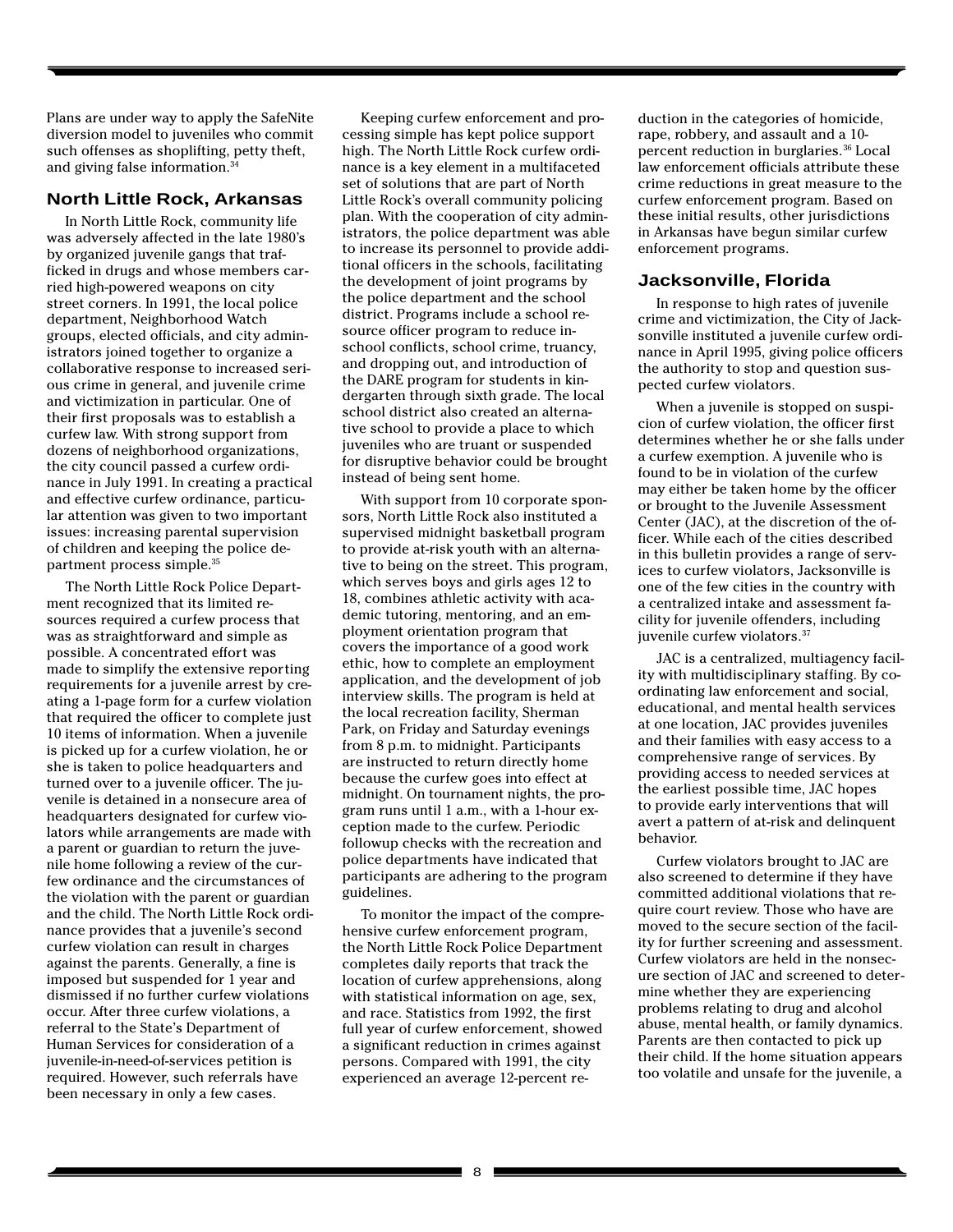temporary housing arrangement is secured until a further evaluation is completed. Depending on the nature of the services warranted, either a letter is presented to the parents recommending followup services, which they can accept or reject on a voluntary basis, or a court referral is made for a "family in need of services." Services available include counseling, parenting training, treatment for drug and alcohol abuse, treatment for mental illness, and training in family dynamics and interpersonal communication skills. Repeat curfew violators are also taken to JAC to be screened to determine what services may be provided the youth and their families to help address the situation.

Florida State law allows local jurisdictions to assess both the parent and the child a \$50 fine for a curfew violation. However, Jacksonville's curfew ordinance did not adopt this portion of the State statute, and fines for curfew violation are not levied.

In support of the curfew ordinance, the Jacksonville Police Department, the Duval County Parks, Recreation, and Entertainment Department, and the Duval County School Board provide a range of community-based delinquency prevention programs. One innovative program supported by all three organizations is the combined Safe, Accessible, Flexible Enrichment and Teaching for Educational Achievement through Math and Science (SAFE/TEAMS) program. This multi-agency program includes teachers, recreation specialists, and school resource officers. These officers provide guidance, counseling, mentoring, and overall program security. The SAFE/ TEAMS program is available 2 hours each school day and on Saturday mornings for children in Duval County's 23 middle schools. It provides juveniles a place to receive tutoring on school work, with an emphasis on math and science, and an opportunity to participate in arts and crafts, horseback riding, field trips, clubs, recreation, and athletics.

The Jacksonville PAL provides at-risk children an opportunity to interact with police officers who serve as mentors during their nonduty hours. Jacksonville has added a new dimension to its PAL program through a newly donated computer laboratory. The lab allows juveniles to develop their academic and

computer skills by engaging in computer games as a reward for completing their homework. PAL also offers a range of sports activities that include basketball, boxing, karate, and other activities for boys and girls between the hours of 4 p.m. and 10 p.m., 7 days a week.

It is too early to determine the impact of Jacksonville's comprehensive curfew program. The program has been in operation for less than a year, and collection of data on its effectiveness and impact is ongoing. However, community support has been strong, and State Attorney Harry L. Shorstein has expressed his office's support, stating that "The curfew program is viewed as one component of a comprehensive crime prevention program that can help fight juvenile delinquency and protect our youth from victimization."38

## **Summary**

Curfew ordinances are in effect in a majority of the Nation's largest cities. While curfews have been challenged in many jurisdictions on a variety of constitutional and other grounds, narrowly crafted ordinances designed to address specifically identified problems appear able to withstand such challenges. Statistical analyses of the impact of curfew ordinances on delinquency and juvenile victimization in many communities continue to be conducted. The information made available by the communities highlighted in this bulletin and by other communities where curfew programs have been implemented indicates that comprehensive, community-based juvenile curfew programs are helping to reduce juvenile delinquency and victimization. It is important for communities that are enforcing curfews or considering a curfew ordinance to keep abreast of legal developments, establish a firm foundation for the ordinance, and model the curfew program after community-based efforts in other jurisdictions.

The initial evidence offered by the seven communities profiled in this Bulletin is that community-based curfew programs that offer a range of services are more easily and effectively enforced, enjoy community support, and provide a greater benefit in preventing juvenile delinquency and victimization. In addition, several of the benefits of positive interventions that community-based curfew

programs can provide may not be easily quantifiable—at least in the short term. Phoenix curfew staff have observed that many of the curfew violators brought into the recreation centers that function as curfew reception centers welcome the opportunity for social interaction with other youth and with program staff. Often these youth seek advice, assistance, and counsel from program staff. Parents sometimes bring their son or daughter to a curfew site to seek assistance and advice on the best approach for curfew compliance or to deal with other problem behaviors.

Communities that develop and implement curfew ordinances in conjunction with programs and services designed to assist youth and families to solve underlying individual or family problems have an opportunity to enhance positive youth development, prevent delinquency, and reduce the victimization of children.

## **Notes**

1. Ruefle, W., and Reynolds, K.M. (In press). "Keep Them at Home: Juvenile Curfew Ordinances in 200 American Cities." *American Journal of Police.*

2. Hood, J. (May 28, 1991). "The Trouble With Curfews," *The (San Francisco) Daily Journal.* Potok, M. (June 6, 1994). "Cities Deciding That It's Time for Teen Curfews," *USA Today.* "Curfew Not a Good Idea." (July 6, 1994). *Sentinel & Enterprise.* Kane, T. (July 14, 1994). "Curfew Needs To Be Stronger," *The Leominster (Massachusetts) Times.* "Limiting Kids' Time on the Streets Elicits Both Relief and Resentment." (August 20, 1994). *Dallas Morning News.*

3. See *Pierce* v. *Society of Sisters,* 268 U.S. 510 (1925); *Wisconsin* v. *Yoder,* 406 U.S. 205 (1972).

4. *Bykofsky* v. *Middletown,* 401 F.Supp. 1242 (1975).

5. Id. at 1264.

6. *Waters* v. *Barry* 711 F.Supp. 1125 (1989).

7. Id. at 1134.

8. Id. at 1138.

9. See *Qutb* v. *Bartlett,* 11 F.3rd 494 (5th Cir. 1993).

10. *Bykofsky,* 401 F.Supp. 1242, 1254 (1975).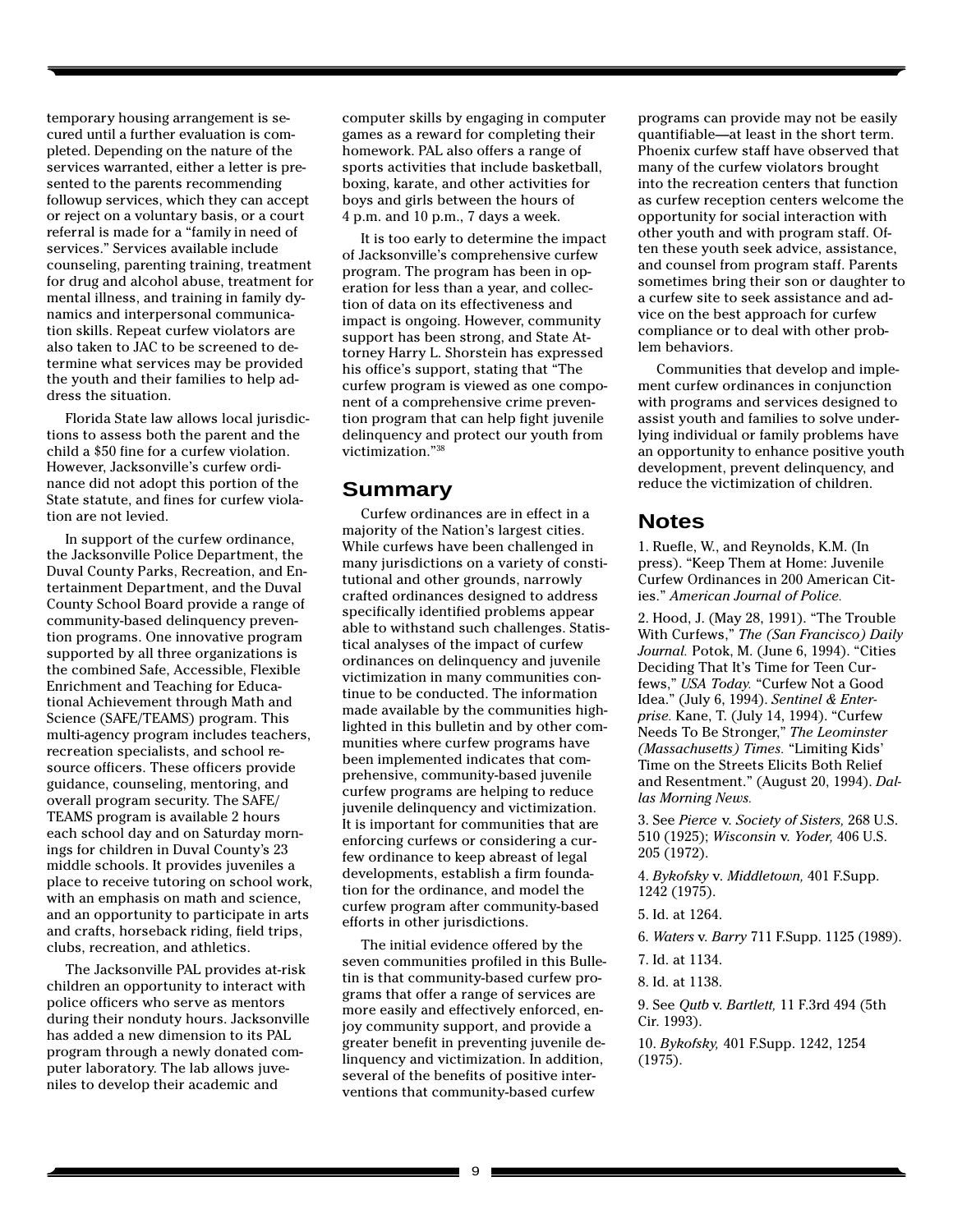11. *Qutb* v. *Bartlett,* 11 F.3d 488, 492 (5th Cir. 1993) citing *Hodgson* v. *Minnesota,* 497 U.S. 417, 444 (1990).

12. *Qutb* v. *Strauss,* 11 F.3rd 488 (5th Cir. 1993).

13. Id. at 494.

14. *Qutb* v. *Bartlett,* 114 S.Ct. 2134 (1994).

15. *Qutb* v. *Strauss,* 11 F.3rd 488, 494 (5th Cir. 1993).

16. *Bykofsky* v. *Middletown,* 401 F.Supp. 1242, 1249 (1975) citing *Interstate Circuit* v. *Dallas,* 390 U.S. at 684–685.

17. Juvenile Justice and Delinquency Prevention Act of 1974, as amended (Public Law 93–415), Section 223(a)(12)(A). NCJ 036136.

18. Maguire, K., and Pastore, A.L. (Editors). (1995). *Sourcebook of Criminal Justice Statistics—1994.* U.S. Department of Justice, Bureau of Justice Statistics. Washington, DC: USGPO, pp. 124–129. NCJ 154591.

19. Click, B.R. (1994). "Statistics in Dallas Encouraging." *The Police Chief* 61(12):33– 36. NCJ 159573.

20. Youth Programs for the Dallas, Texas, Police Department, 1995 (brochure).

21. Click, B.R. "Statistics in Dallas Encouraging," p. 36.

22. Garrett, D.A., and Brewster, D. (1994). "Curfew: A New Look at an Old Tool." *The Police Chief* 61(12):29–33. NCJ 153037.

23. Ibid., pp. 31–33.

24. Garrett, D.A. (June 15, 1994). "Comprehensive Review of the Citywide Juvenile Curfew Program." Phoenix, AZ: City Council Report, p. 2.

25. Cherrick, J. (February 1996). Phoenix Police Department, Patrol Administration. Personal communication.

26. Bartik, R.M., Commander, Youth Division, Bureau of Investigative Services, Chicago Police Department (July 25, 1995). Personal communication.

27. Wilson, P. (October 12, 1994). "Visit to Curfew Center Reveals Value of Program." *The (New Orleans) Times Picayune,* p. B–7.

28. Morial, M.H. (January 30, 1995). "Our Juvenile Curfew Is Working." *The Washington Post.*

29. Morial, M.H. (June 2, 1995). "Mayor Morial Reports Juvenile Crime Down on Anniversary of Curfew." New Orleans, LA: Office of the Mayor (press release).

30. Foti, C.C., Jr. (Summer 1994). "Juvenile Curfew Center Operational." *The Louisiana Sheriff* 7(1):8.

31. *Safe City Initiative.* (1994). Denver, CO: Office of the Mayor (fact sheet).

32. Barnett, M.C. (January 15, 1996). "SafeNite After Curfew Quarterly/Cumulative Report and Statistical Composite Addendum." Denver, CO: SafeNite Program, p. 8 (memorandum).

33. *SafeNite After Curfew.* Denver, CO: Office of the Mayor.

34. Browne, S. (September 6, 1995). "Safety Effectiveness of SafeNite Curfew Program." Safety Office of Policy Analysis, Denver Police Department, pp. 1–12 (memorandum). Barnett, M.C. (July 1995). "SafeNite After Curfew Quarterly/ Cumulative Report and Statistical Composite Addendum," pp. 1–28. *Reported Crime Statistics.* (July 1995). Denver, CO: Denver Police Department, Research and Development Division.

35. Nolan, W.P., Chief, North Little Rock Police Department, Arkansas. (August 1995). Personal communication. Nolan, W.P. (1994). "Innovative Curfew Enforcement." *The Police Chief* 61(12):59–61; NCJ 159574.

36. Nolan, W.P. "Innovative Curfew Enforcement," p. 61.

37. Shorstein, H.L. (June 15, 1995). "Statement on Juvenile Justice." Jacksonville, FL: State Attorney's Office.

38. Shorstein, H.L. (January 30, 1996). Personal communication.

# **Additional Reading**

"Curfew Laws Are Being Enacted To Rein in Kids on the Loose and Charge Parents for Violations." (1994). *Outlook From the State Capitals* 48(24):1–4. NCJ 153038.

Davidson, H. (1996). "No Consequences: Re-examining Parental Responsibility Laws." *Stanford Law and Policy Review* 7(1) (in press).

Frerking, B. (August 13, 1995). "Curfews Today Try To Protect Innocent Kids." *The Sacramento Bee.*

Horowitz, S.M. (1990–1991). "A Search for Constitutional Standards: Judicial Review of Juvenile Curfew Ordinances."

*Columbia Journal of Law and Social Problems* 24:381–417. NCJ 153040.

Hunt, A.L., and Weiner, K. (1977). "The Impact of a Juvenile Curfew: Suppression and Displacement in Patterns of Juvenile Offenses." *Journal of Police Science and Administration* 5(4):407–412. NCJ 044614.

International Association of Chiefs of Police. (May 1994). "Juvenile Curfew Enforcement" (Concepts and Issues Paper). Alexandria, VA: International Association of Chiefs of Police, National Law Enforcement Policy Center. NCJ 159572.

International Association of Chiefs of Police. (1994). "Juvenile Curfew Enforcement" (Training Key #445). Alexandria, VA: International Association of Chiefs of Police. NCJ 159571.

"Juvenile Curfews and Gang Violence: Exiled on Main Street." (1994). *Harvard Law Review* 107(7):1693–1710. NCJ 159570.

Marketos, A.K. (1995). "The Constitutionality of Juvenile Curfews." *Juvenile and Family Court Journal* 46(2):17–30. NCJ 156120.

Ruefle, W., and Reynolds, K.M. (1995). "Curfews and Delinquency in Major American Cities." *Crime and Delinquency* 41(3):347–363. NCJ 156331.

Veilleux, D.R. (1983). *Validity, Construction, and Effect of Juvenile Curfew Regulations.* NCJ 153036.

Watzman, N. (1994). "The Curfew Revival Gains Momentum." *Governing* 7(5):20–21. NCJ 149382.

# **For Further Information**

- The Juvenile Justice Clearinghouse (800–638–8736) can provide additional information on juvenile curfew and contacts for each of the seven jurisdictions discussed in this bulletin. Documents cited in this bulletin that are available from the clearinghouse are indicated by an NCJ (National Criminal Justice) number at the end of the reference.
- The National Institute of Justice (NIJ), Office of Justice Programs, U.S. Department of Justice, funded two research studies in 1995: The Effects of Juvenile Curfews on Violent Crime (awarded to Sam Houston University,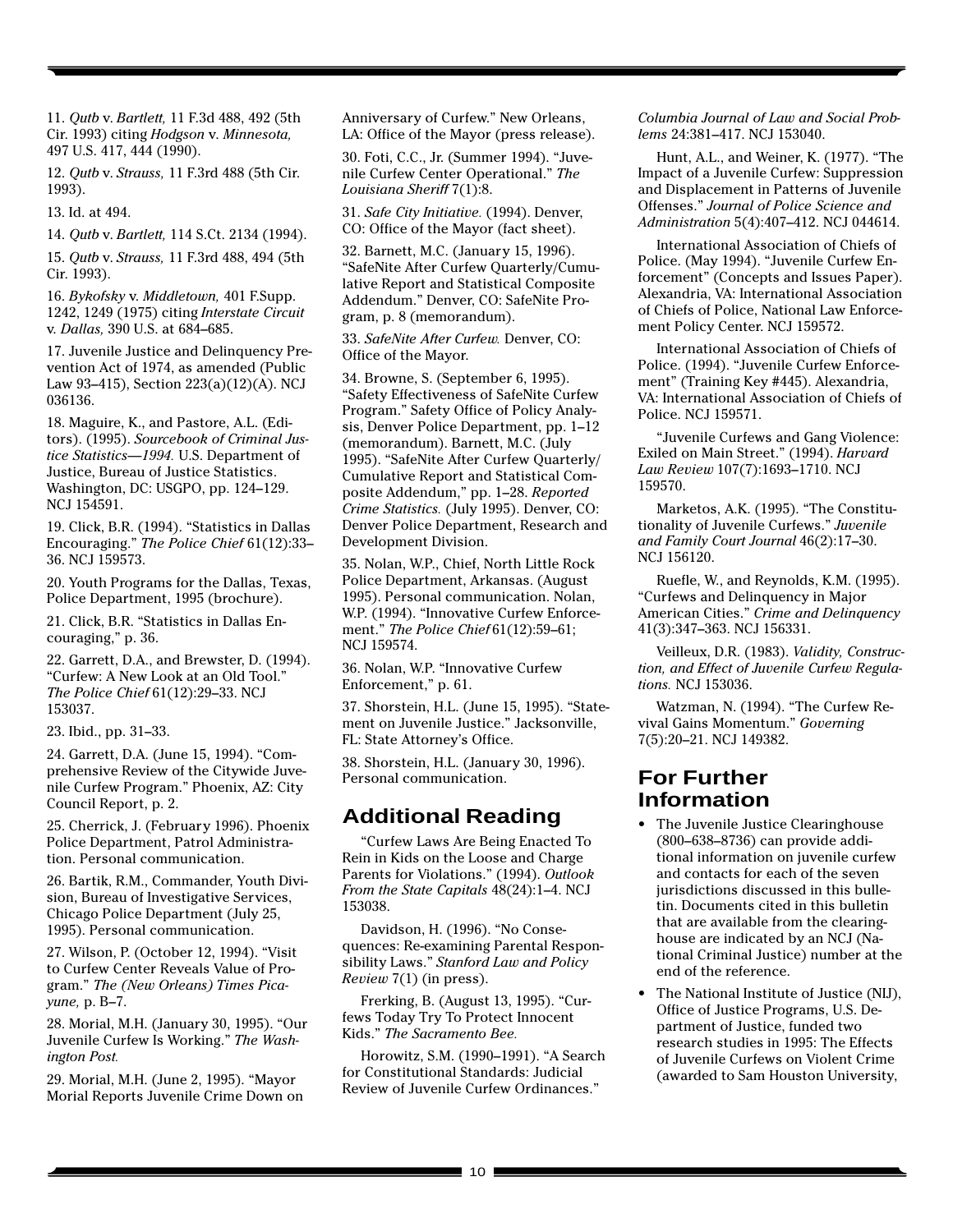College of Criminal Justice), and An Analysis of the Juvenile Curfew in New Orleans, Louisiana, as a Crime Prevention Measure for American Cities (awarded to the University of New Orleans, College of Urban/Public Affairs). The results of both studies will be available in 1996. For information contact Rosemary N. Murphy, Program Manager, National Institute of Justice, at 202–307–2959, or the National Criminal Justice Reference Service at 800–851–3420.

- The U.S. Conference of Mayors announced in December 1995 the results of a 387-city survey of trends in cities' use of youth curfews. For information on the survey and its findings, contact John Pionke or Mike Brown at the U.S. Conference of Mayors by telephone, 202–293–7330, or fax, 202–293–2352.
- The National League of Cities' publication *Juvenile Crime Prevention: Curfews and Youth Services,* which is part of the series *Issues & Options: Practical Ideas for Local Government Leaders,* provides background information, a section on "Drafting a

Curfew Ordinance To Withstand Constitutional Challenges" by Mark Hessel, and other helpful resources. To obtain a copy, contact Nathan Ridnouer at the National League of Cities by telephone, 202–626–3188, or e-mail, ridnouer@nlc.org.

- The International Municipal Lawyers Association (IMLA, formerly the National Institute of Municipal Law Officers, Inc., or NIMLO), has published a Model Juvenile Curfew Ordinance that includes a discussion of legal challenges to juvenile curfew ordinances and provides curfew drafting guidelines. IMLA has also published Sam Lindsay's 1994 NIMLO Mid-Year Seminar Paper, "Juvenile Curfews and the Constitution: The Latest Round in a Continuing Debate." Copies of both can be obtained by contacting IMLA by telephone, 202–466–5424; fax, 202– 785–0152; or e-mail, IMLADC@aol.com.
- The International Association of Chiefs of Police (IACP) has developed a Model Policy on Juvenile Curfew Enforcement, with an accompanying discussion paper, under a grant from

the Bureau of Justice Assistance, Office of Justice Programs, U.S. Department of Justice. The model policy and paper are designed to assist law enforcement executives in tailoring their own policies to the requirements and circumstances of their communities and their law enforcement agencies. To obtain copies of these materials, contact Philip Lynn, Manager, IACP, National Law Enforcement Policy Center, by telephone, 703–836– 6767, or fax, 703–836–4543.

This bulletin was prepared by Donni LeBoeuf, Senior Program Manager, OJJDP, with assistance from OJJDP Intern Patricia Brennan and the Juvenile Justice Resource Center.

*The Office of Juvenile Justice and Delinquency Prevention is a component of the Office of Justice Programs, which also includes the Bureau of Justice Assistance, the Bureau of Justice Statistics, the National Institute of Justice, and the Office for Victims of Crime.*